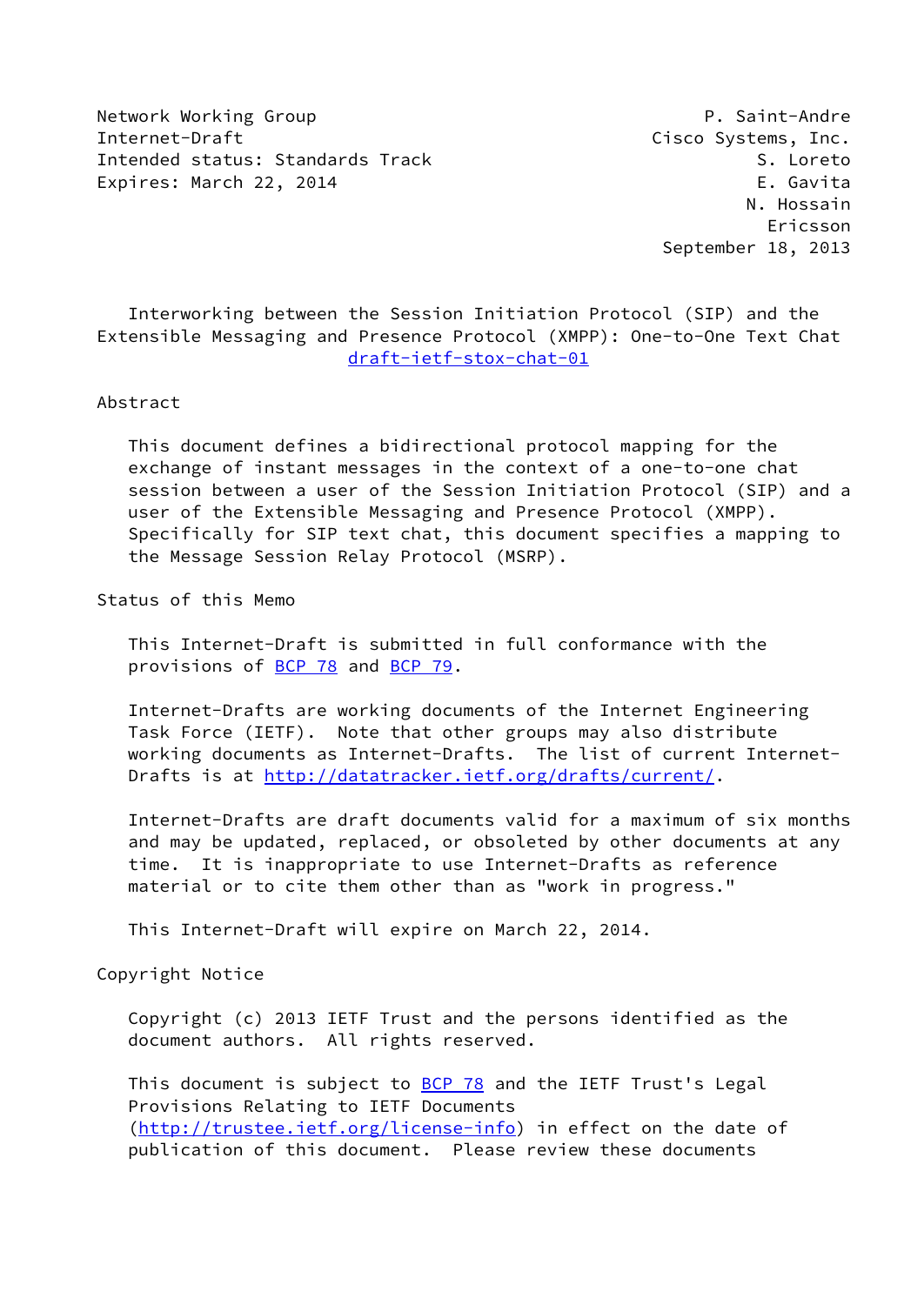carefully, as they describe your rights and restrictions with respect to this document. Code Components extracted from this document must include Simplified BSD License text as described in Section 4.e of the Trust Legal Provisions and are provided without warranty as described in the Simplified BSD License.

Table of Contents

|  | 8. Security Considerations 13   |  |  |  |  |  |  |  |  |  |  |  |  |
|--|---------------------------------|--|--|--|--|--|--|--|--|--|--|--|--|
|  |                                 |  |  |  |  |  |  |  |  |  |  |  |  |
|  | 9.1. Normative References 14    |  |  |  |  |  |  |  |  |  |  |  |  |
|  | 9.2. Informative References 14  |  |  |  |  |  |  |  |  |  |  |  |  |
|  | Appendix A. Acknowledgements 15 |  |  |  |  |  |  |  |  |  |  |  |  |
|  |                                 |  |  |  |  |  |  |  |  |  |  |  |  |
|  |                                 |  |  |  |  |  |  |  |  |  |  |  |  |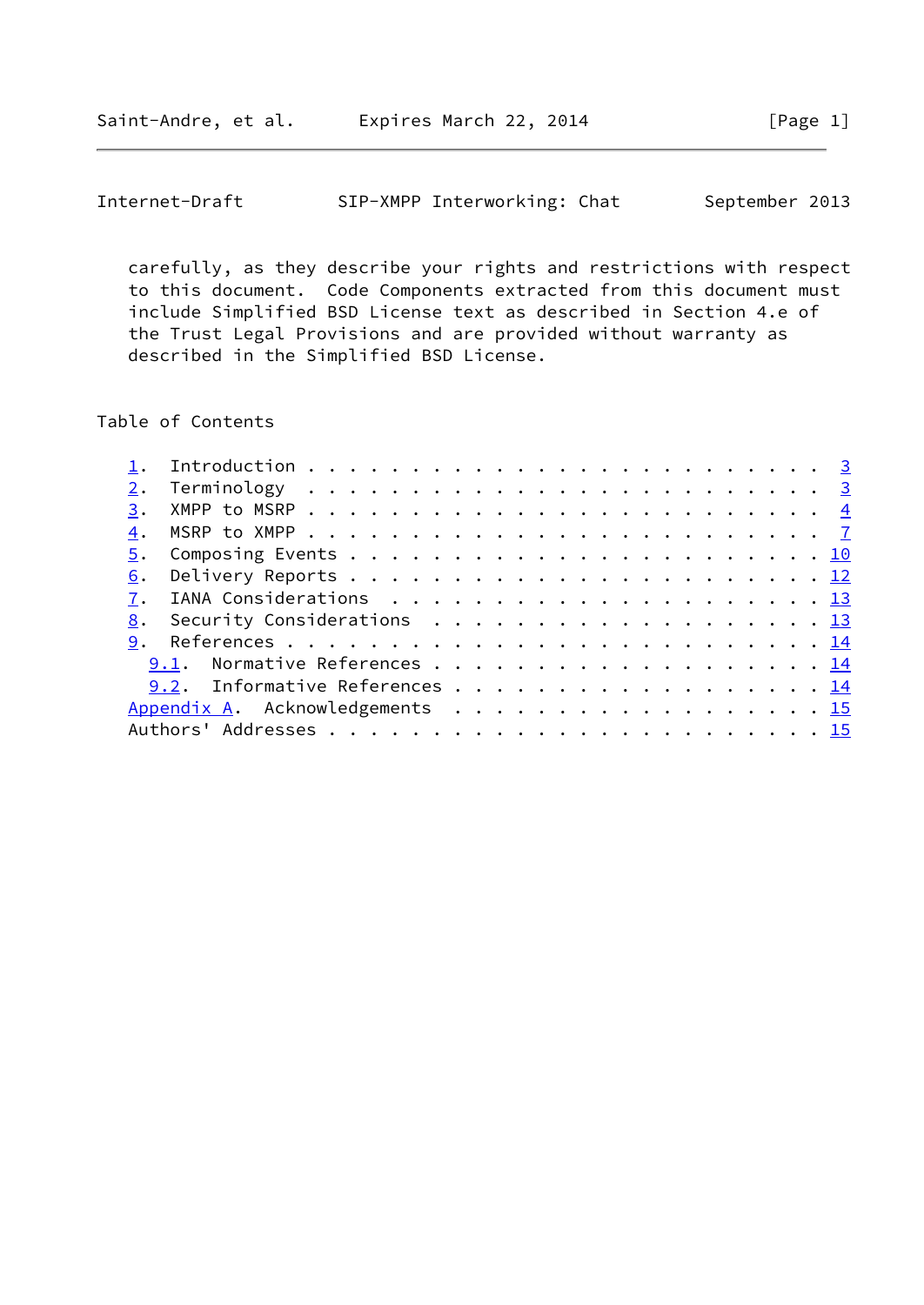Saint-Andre, et al. Expires March 22, 2014 [Page 2]

<span id="page-2-1"></span>Internet-Draft SIP-XMPP Interworking: Chat September 2013

#### <span id="page-2-0"></span>[1](#page-2-0). Introduction

 Both the Session Initiation Protocol [\[RFC3261](https://datatracker.ietf.org/doc/pdf/rfc3261)] and the Extensible Messaging and Presence Protocol [\[RFC6120](https://datatracker.ietf.org/doc/pdf/rfc6120)] can be used for the purpose of one-to-one text chat over the Internet. To ensure interworking between these technologies, it is important to define bidirectional protocol mappings.

 The architectural assumptions underlying such protocol mappings are provided in  $[I-D.iett-stox-core]$ , including mapping of addresses and error conditions. This document specifies mappings for one-to-one text chat sessions (sometimes called "session-mode" messaging); in particular, this document specifies mappings between XMPP messages of type "chat" and the Message Session Relay Protocol [[RFC4975\]](https://datatracker.ietf.org/doc/pdf/rfc4975). Mappings for single instant messages and groupchat are provided in separate documents.

 The approach taken here is to directly map syntax and semantics from one protocol to another. The mapping described herein depends on the protocols defined in the following specifications:

- o XMPP chat sessions using message stanzas of type "chat" are specified in [\[RFC6121](https://datatracker.ietf.org/doc/pdf/rfc6121)].
- o SIP-based chat sessions using the SIP INVITE and SEND request types are specified in [[RFC4975](https://datatracker.ietf.org/doc/pdf/rfc4975)].

 In SIMPLE, a chat session is formally negotiated just as any other session type is using SIP. By contrast, a one-to-one chat "session" in XMPP is an informal construct and is not formally negotiated: a user simply sends a message of type "chat" to a contact, the contact then replies to the message, and the sum total of such messages exchanged during a defined period of time is considered to be a chat session. To overcome the disparity between these approaches, a gateway that wishes to map between SIP and XMPP for one-to-one chat sessions needs to maintain some additional state, as described below.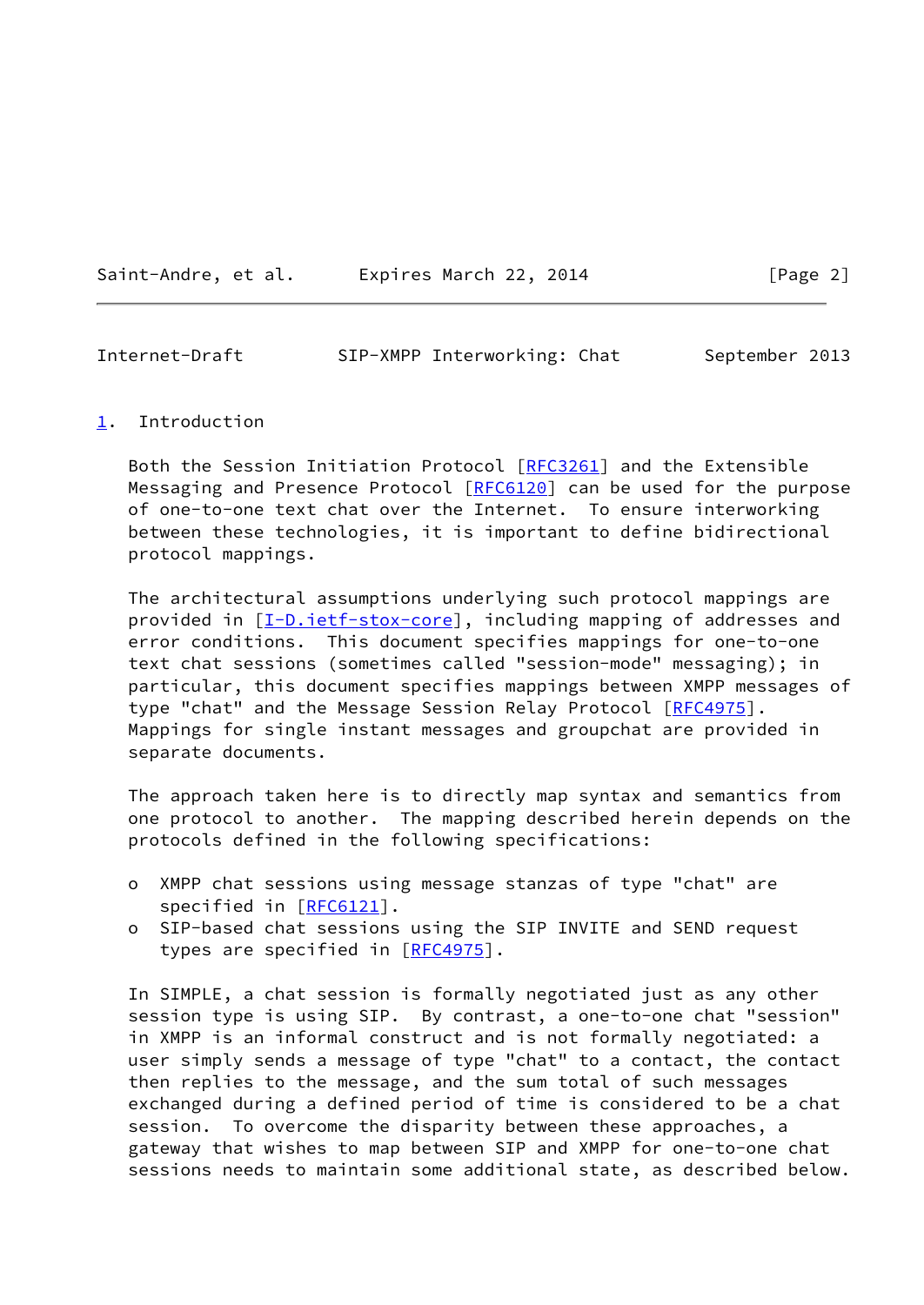The discussion venue for this document is the mailing list of the STOX WG; visit <https://www.ietf.org/mailman/listinfo/stox>for subscription information and discussion archives.

<span id="page-3-0"></span>[2](#page-3-0). Terminology

 The key words "MUST", "MUST NOT", "REQUIRED", "SHALL", "SHALL NOT", "SHOULD", "SHOULD NOT", "RECOMMENDED", "NOT RECOMMENDED", "MAY", and "OPTIONAL" in this document are to be interpreted as described in [\[RFC2119](https://datatracker.ietf.org/doc/pdf/rfc2119)].

| Saint-Andre, et al. | Expires March 22, 2014 | [Page 3] |
|---------------------|------------------------|----------|
|---------------------|------------------------|----------|

<span id="page-3-2"></span>Internet-Draft SIP-XMPP Interworking: Chat September 2013

<span id="page-3-1"></span>[3](#page-3-1). XMPP to MSRP

 In XMPP, the "informal session" approach is to simply send someone a <message/> of type "chat" without starting any session negotiation ahead of time (as described in [\[RFC6121](https://datatracker.ietf.org/doc/pdf/rfc6121)]). The XMPP "informal session" approach maps very well into a SIP MESSAGE request, as described in [\[I-D.ietf-stox-core\]](#page-14-5). However, the XMPP informal session approach can also be mapped to MSRP if the XMPP-to-SIP gateway maintains additional state.

The order of events is as follows.

| XMPP User |                     |                          | GW |                |                        | SIP User |
|-----------|---------------------|--------------------------|----|----------------|------------------------|----------|
|           |                     | (F1) (XMPP) Chat message |    |                |                        |          |
|           |                     |                          |    |                | $ (F2)$ $(SIP)$ INVITE |          |
|           |                     |                          |    |                | (F3) (SIP) 200 OK      |          |
|           |                     |                          |    | (F4) (SIP) ACK |                        |          |
|           |                     |                          |    |                | (F5) (MSRP) SEND       |          |
|           |                     |                          |    |                | (F6) (MSRP) A reply    |          |
|           | (F7) (XMPP) A reply |                          |    |                |                        |          |
|           |                     |                          |    |                |                        |          |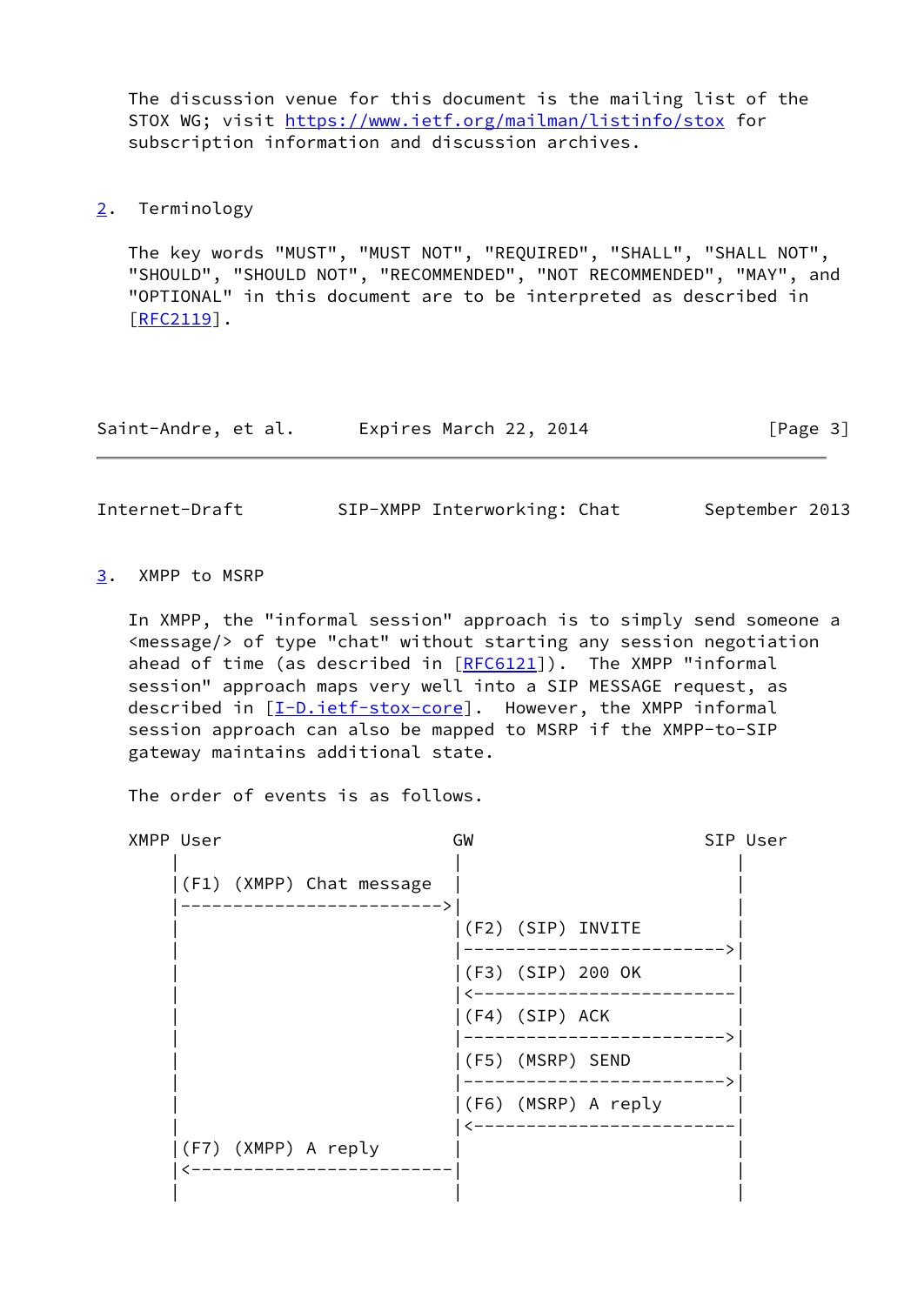

First the XMPP user would generate an XMPP chat message.

```
Saint-Andre, et al. Expires March 22, 2014 [Page 4]
```
Internet-Draft SIP-XMPP Interworking: Chat September 2013

Example: (F1) Juliet sends an XMPP message

```
 | <message from='juliet@example.com/balcony'
            | to='romeo@example.net'
            | type='chat'>
     | <thread>711609sa</thread>
     | <body>Art thou not Romeo, and a Montague?</body>
 | </message>
```
 The local SIP-to-XMPP gateway at the SIMPLE server would then initiate an MSRP session with Romeo on Juliet's behalf (since there is no reliable way for the SIMPLE server to determine if Romeo's user agent supports MSRP, it simply needs to guess).

Example: (F2) Gateway starts a formal session on behalf of Juliet

```
 | INVITE sip:romeo@example.net SIP/2.0
 | To: <sip:romeo@example.net>
 | From: <sip:juliet@example.com>
 | Contact: <sip:juliet@example.com>;gr=balcony
 | Subject: Open chat with Juliet?
 | Call-ID: 711609sa
```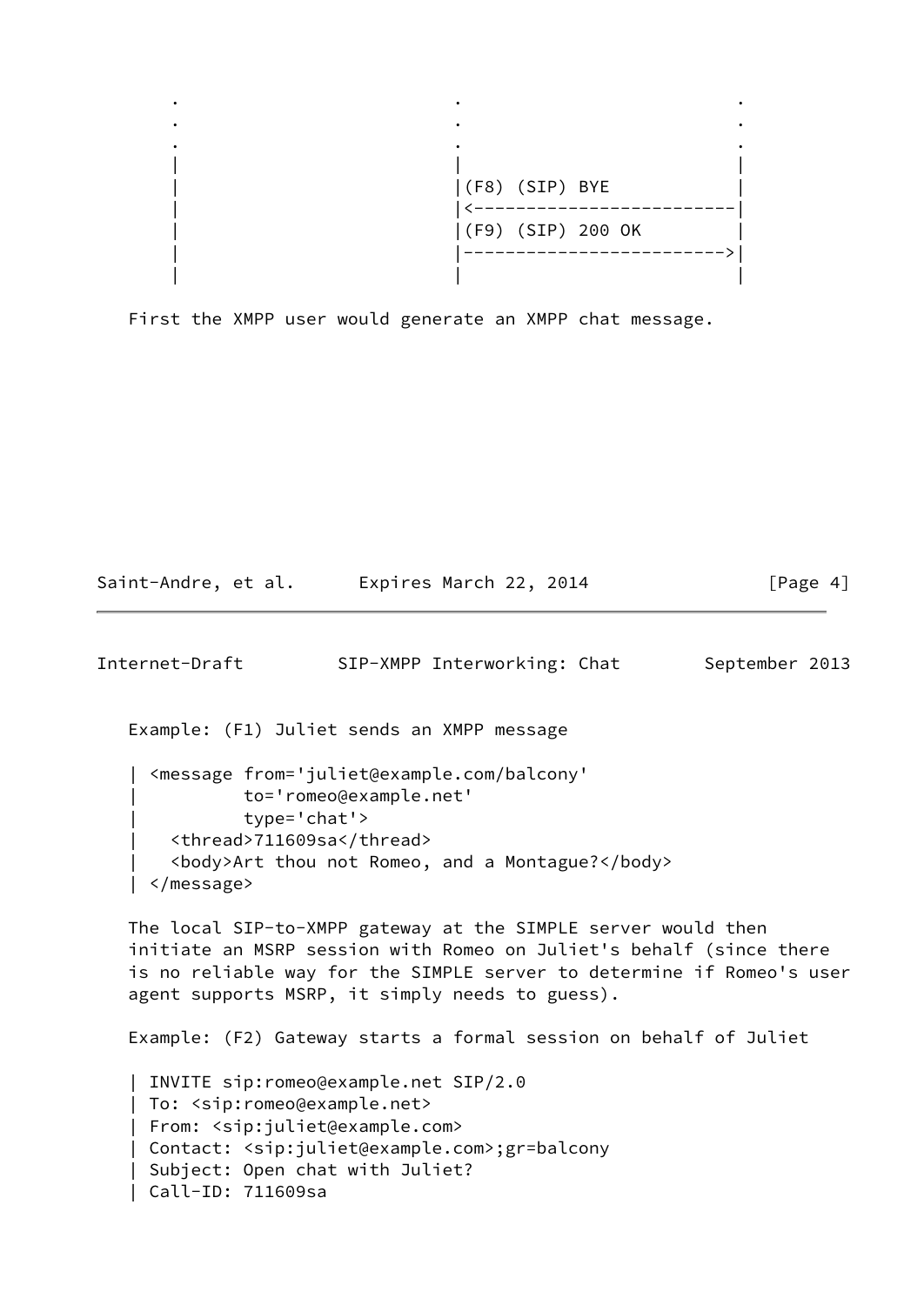```
 | Content-Type: application/sdp
 |
    | c=IN IP4 x2s.example.com
    | m=message 7654 TCP/MSRP *
    | a=accept-types:text/plain
    | a=lang:en
    | a=lang:it
    | a=path:msrp://x2s.example.com:7654/jshA7weztas;tcp
   Here we assume that Romeo accepts the MSRP session request.
   Example: (F3) Romeo accepts the request
    | SIP/2.0 200 OK
    | To: <sip:juliet@example.com>;gr=balcony
    | From: <sip:romeo@example.net>
    | Contact: <sip:romeo@example.net>;gr=orchard
    | Call-ID: 711609sa
    | Content-Type: application/sdp
 |
    | c=IN IP4 s2x.example.net
    | m=message 12763 TCP/MSRP *
    | a=accept-types:text/plain
    | a=lang:it
    | a=path:msrp://s2x.example.net:12763/kjhd37s2s20w2a;tcp
```

| Saint-Andre, et al. | Expires March 22, 2014 | [Page 5] |
|---------------------|------------------------|----------|
|---------------------|------------------------|----------|

Internet-Draft SIP-XMPP Interworking: Chat September 2013

 The XMPP-to-SIP gateway then acknowledges the session acceptance on behalf of Romeo.

Example: (F4) Gateway sends ACK to Romeo's UA

 | ACK sip:juliet@example.com SIP/2.0 | To: <sip:romeo@example.net>;gr=orchard | From: <sip:juliet@example.com> | Contact: <sip:juliet@example.com>;gr=balcony | Call-ID: 711609sa

 The XMPP-to-SIP gateway then transforms the original XMPP chat message into MSRP.

Example: (F5) Gateway transforms XMPP message to MSRP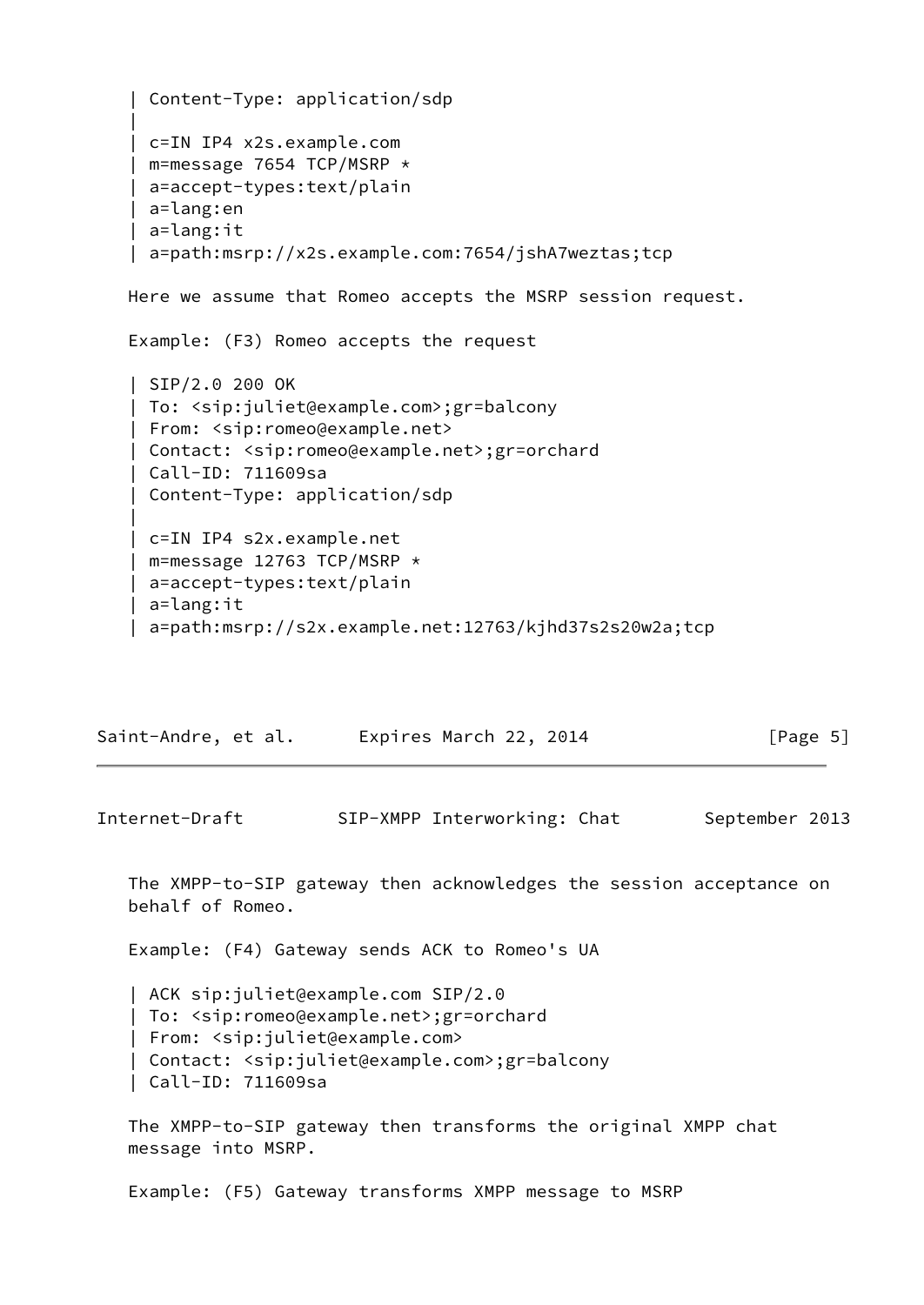```
 | MSRP a786hjs2 SEND
    | From-Path: msrp://x2s.example.com:7654/jshA7weztas;tcp
    | To-Path: msrp://s2x.example.net:12763/kjhd37s2s20w2a;tcp
    | Message-ID: 87652491
    | Byte-Range: 1-25/25
    | Content-Type: text/plain
 |
    | Art thou not Romeo, and a Montague?
    | -------a786hjs2$
   Romeo can then send a reply using his MSRP user agent.
   Example: (F6) Romeo sends a reply
    | MSRP a786hjs2 SEND
    | To-Path: msrp://x2s.example.com:7654/jshA7weztas;tcp
    | From-Path: msrp://s2x.example.net:12763/kjhd37s2s20w2a;tcp
    | Message-ID: 87652491
    | Byte-Range: 1-25/25
    | Failure-Report: no
    | Content-Type: text/plain
 |
    | Neither, fair saint, if either thee dislike.
    | -------a786hjs2$
   The SIP-to-XMPP gateway would then transform that message into
    appropriate XMPP syntax for routing to the intended recipient.
```

```
Saint-Andre, et al.     Expires March 22, 2014 [Page 6]
Internet-Draft SIP-XMPP Interworking: Chat September 2013
    Example: (F7) Gateway transforms MSRP message to XMPP
     | <message from='romeo@example.net/orchard'
              | to='juliet@example.com/balcony'
              | type='chat'>
       | <thread>711609sa</thread>
       | <body>Neither, fair saint, if either thee dislike.</body>
     | </message>
```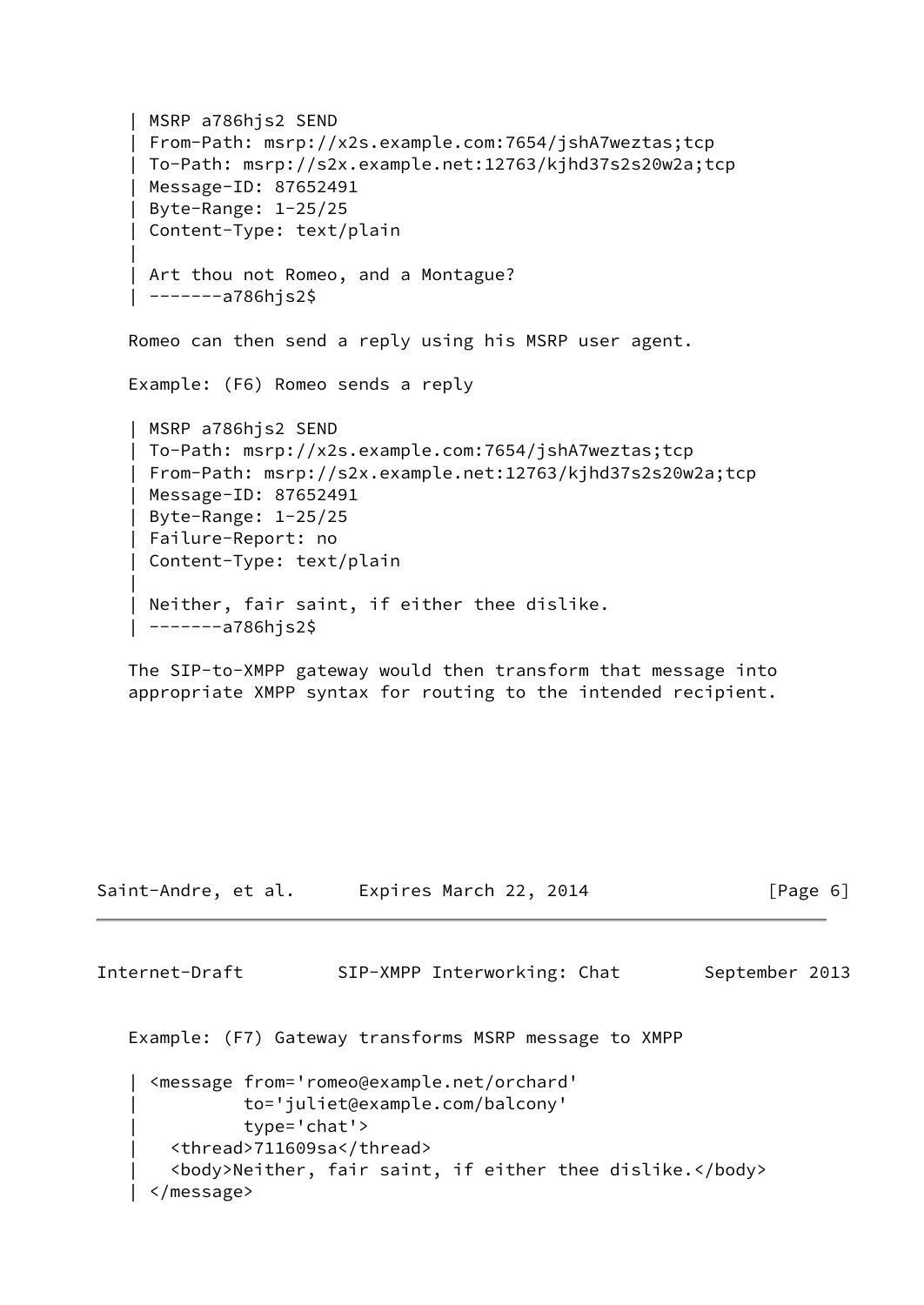When the MSRP user wishes to end the chat session, the user's MSRP client sends a SIP BYE. Example: (F8) Romeo terminates the chat session | BYE juliet@example.com sip: SIP/2.0 | Max-Forwards: 70 | From: <sip:romeo@example.net>;tag=087js | To: <sip:juliet@example.com>;tag=786 | Call-ID: 711609sa | Cseq: 1 BYE | Content-Length: 0 The BYE is then acknowledged by the XMPP-to-SIP gateway. Example: (F9) Gateway acknowledges termination | SIP/2.0 200 OK | From: <sip:juliet@example.com>;tag=786 | To: <sip:romeo@example.net>;tag=087js | Call-ID: 711609sa | CSeq: 1 BYE | Content-Length: 0

<span id="page-7-0"></span>[4](#page-7-0). MSRP to XMPP

 When an MSRP client sends messages through a gateway to an XMPP client that does not support formal sessinos, the order of events is as follows.

| Saint-Andre, et al. | Expires March 22, 2014 |  | [Page 7] |  |
|---------------------|------------------------|--|----------|--|
|                     |                        |  |          |  |

Internet-Draft SIP-XMPP Interworking: Chat September 2013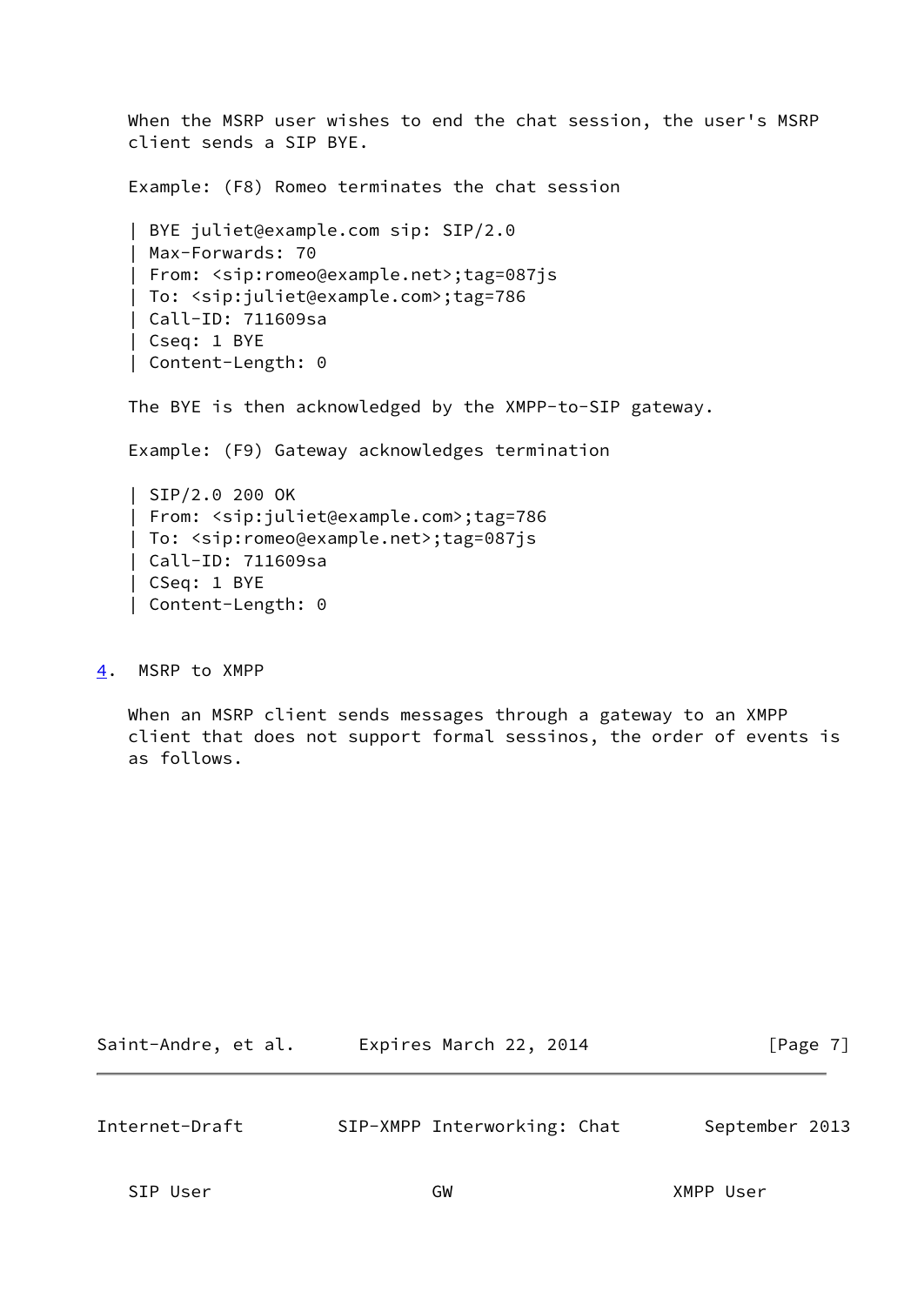| | | |(F1)(SIP) INVITE | | |------------------------>| | |(F2)(SIP) 200 OK | | |<------------------------| |  $|(F3)(SIP)$  ACK |------------------------>| | |(F4)(MSRP) SEND | | |------------------------>| | | |(F5)(XMPP) A chat message | | |------------------------->| | |(F6)(XMPP) A reply | | |<-------------------------| | | |  $|(F7)(MSRP)$  SEND |<------------------------| | | | | . . . . . . . . . | | | |(F8)(SIP) BYE | | |------------------------>| | |(F9)(SIP) 200 OK | | |<------------------------| | | | | Example: (F1) SIP user starts the session | INVITE sip:juliet@example.com SIP/2.0 | To: <sip:juliet@example.com> | From: <sip:romeo@example.net> | Contact: <sip:romeo@example.net>;gr=orchard | Subject: Open chat with Romeo? | Call-ID: 742507no | Content-Type: application/sdp

 | c=IN IP4 s2x.example.net | m=message 7313 TCP/MSRP \* | a=accept-types:text/plain | a=lang:en | a=lang:it | a=path:msrp://s2x.example.net:7313/ansp71weztas;tcp

|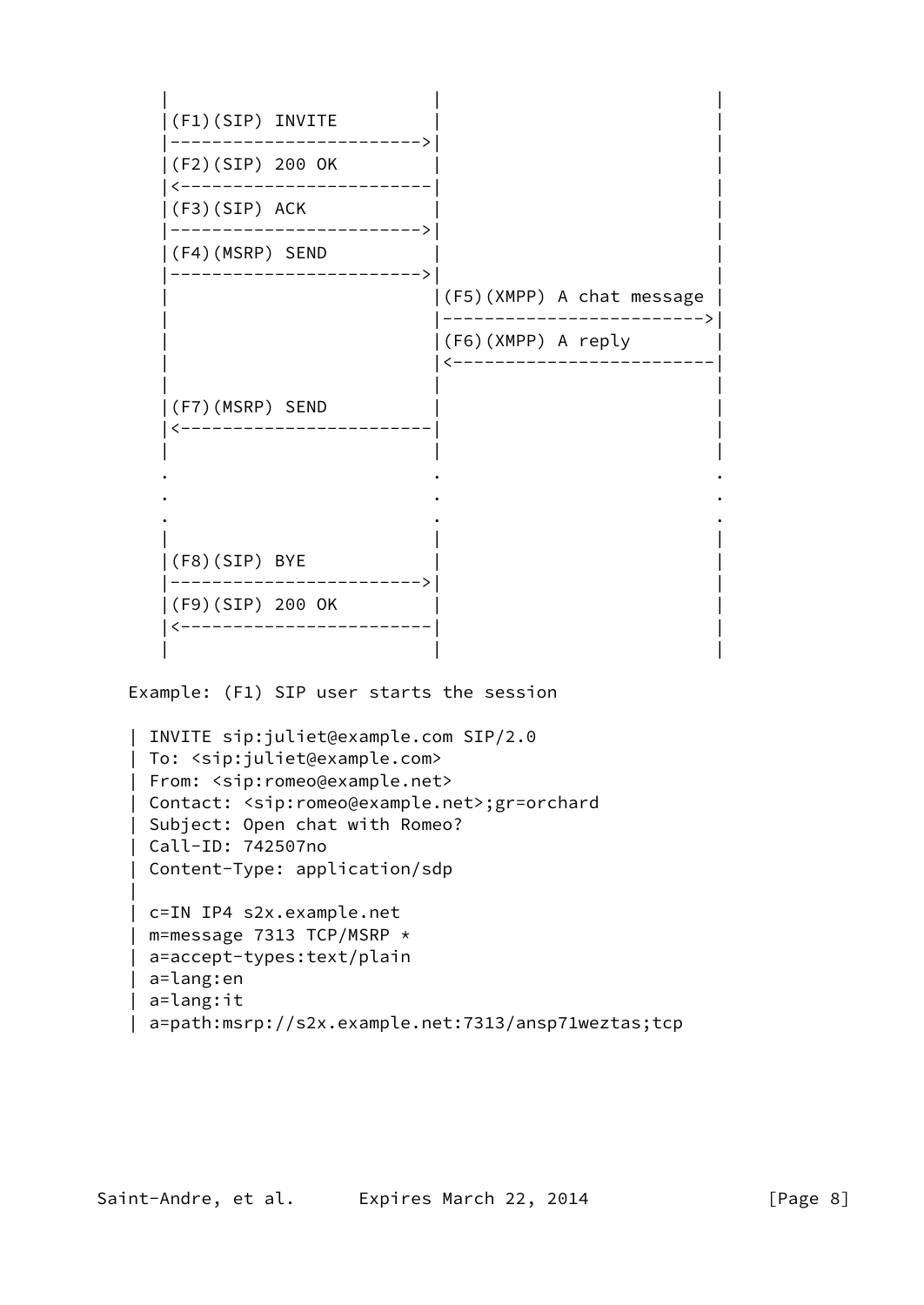```
Internet-Draft SIP-XMPP Interworking: Chat September 2013
    Example: (F2) Gateway accepts session on Juliet's behalf
    | SIP/2.0 200 OK
    | To: <sip:romeo@example.net>;gr=orchard
    | From: <sip:juliet@example.com>
    | Contact: <sip:juliet@example.com>;gr=balcony
    | Call-ID: 742507no
    | Content-Type: application/sdp
 |
    | c=IN IP4 x2s.example.com
    | m=message 8763 TCP/MSRP *
    | a=accept-types:text/plain
    | a=lang:it
    | a=path:msrp://x2s.example.com:8763/lkjh37s2s20w2a;tcp
    Example: (F3) Romeo sends ACK
    | ACK sip:juliet@example.com SIP/2.0
    | To: <sip:juliet@example.com>;gr=balcony
    | From: <sip:romeo@example.net>
    | Contact: <sip:romeo@example.net>;gr=orchard
    | Call-ID: 742507no
    Example: (F4) Romeo sends a message
    | MSRP ad49kswow SEND
    | To-Path: msrp://x2s.example.com:8763/lkjh37s2s20w2a;tcp
    | From-Path: msrp://s2x.example.net:7313/ansp71weztas;tcp
    | Message-ID: 44921zaqwsx
    | Byte-Range: 1-32/32
    | Failure-Report: no
    | Content-Type: text/plain
 |
    | I take thee at thy word ...
    | -------ad49kswow$
    Example: (F5) Romeo sends a message (XMPP translation)
      | <message from='romeo@example.net'
               | to='juliet@example.com'
               | type='chat'>
        | <thread>742507no</thread>
        | <body>I take thee at thy word ...</body>
      | </message>
```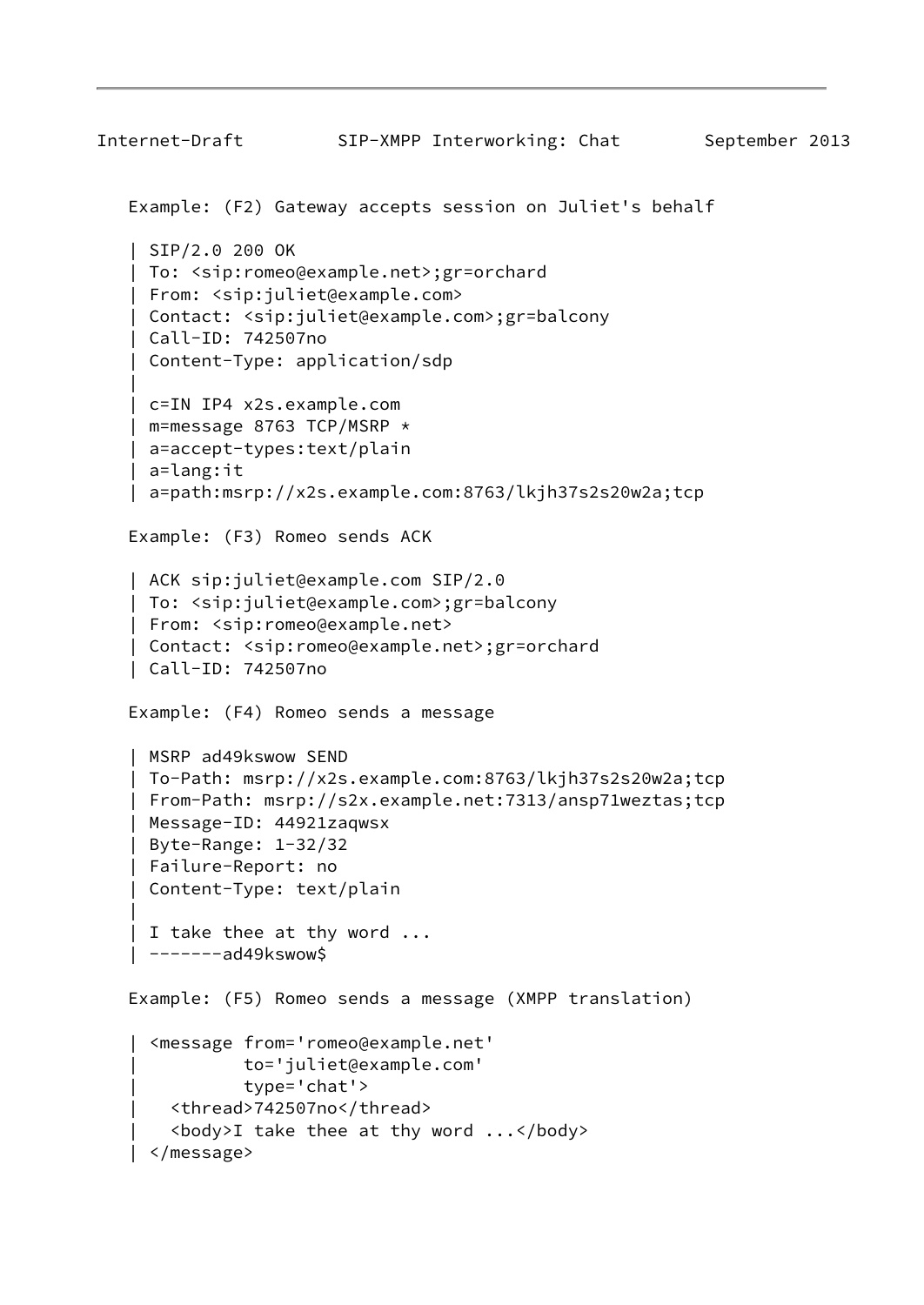```
Internet-Draft SIP-XMPP Interworking: Chat September 2013
    Example: (F6) Juliet sends a reply
      | <message from='juliet@example.com'
              | to='romeo@example.net'
               | type='chat'>
       | <thread>711609sa</thread>
        | <body>What man art thou ...?</body>
    | </message>
    Example: (F8) Gateway transforms XMPP message to MSRP
    | MSRP a786hjs2 SEND
    | To-Path: msrp://s2x.example.net:7313/jshA7weztas;tcp
    | From-Path: msrp://x2s.example.com:8763/lkjh37s2s20w2a;tcp
    | Message-ID: 87652491
    | Byte-Range: 1-25/25
    | Failure-Report: no
    | Content-Type: text/plain
 |
    | What man art thou ...?
    | -------a786hjs2$
    Example: (F9) Romeo terminates the session
    | BYE juliet@example.com sip: SIP/2.0
    | Max-Forwards: 70
    | To: <sip:juliet@example.com>;gr=balcony
    | From: <sip:romeo@example.net>
    | Contact: <sip:romeo@example.net>;gr=orchard
    | Call-ID: 742507no
    | Cseq: 1 BYE
    | Content-Length: 0
```
 Example: (F10) Gateway acknowledges the termination of the session on behalf of XMPP user

 | SIP/2.0 200 OK | To: <sip:juliet@example.com>;gr=balcony | From: <sip:romeo@example.net>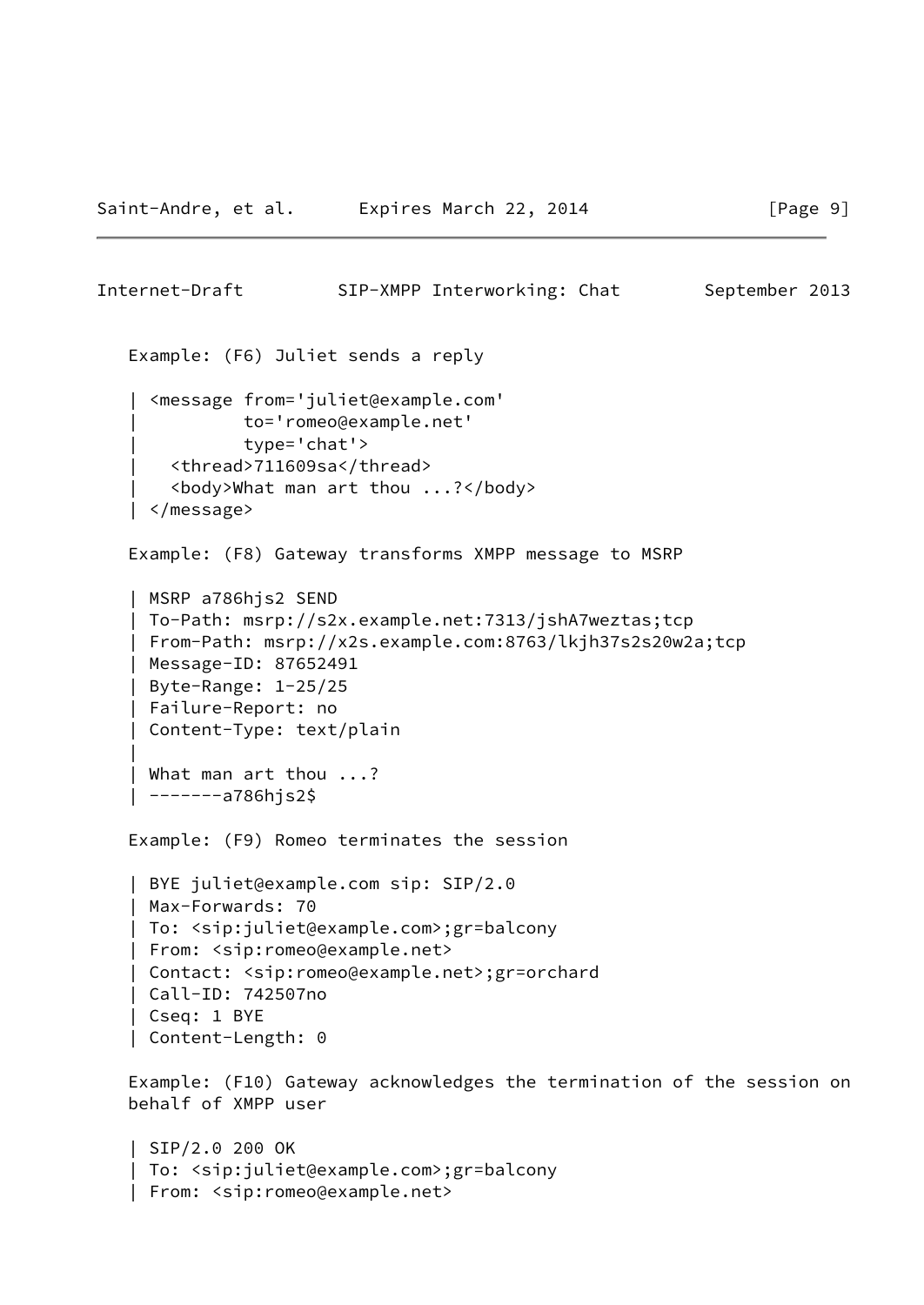| Contact: <sip:romeo@example.net>;gr=orchard | Call-ID: 742507no | CSeq: 1 BYE

<span id="page-11-0"></span>[5](#page-11-0). Composing Events

 Both XMPP and MSRP enable a user agent to receive notifications when a person's conversation partner is composing an instant message

Saint-Andre, et al. Expires March 22, 2014 [Page 10]

Internet-Draft SIP-XMPP Interworking: Chat September 2013

within the context of a chat session.

For XMPP, the Chat State Notifications specification [\[XEP-0085](#page-15-2)] defines five states: active, inactive, gone, composing, and paused. Some of these states are related to the act of message composition (composing, paused), whereas others are related to the sender's involvement with the chat session (active, inactive, gone).

 For MSRP (and SIMPLE in general), the Indication of Message Composition for Instant Messaging specification [\[RFC3994](https://datatracker.ietf.org/doc/pdf/rfc3994)] defines two states: idle and active. Here the idle state indicates that the sender is not actively composing a message, and the active state indicates that the sender is indeed actively composing a message (the sending user agent simply toggles between the two states, changing to active if the user is actively composing a message and changing to idle if the user is no longer actively composing a message).

 Because the XEP-0085 states can represent information that is not captured in [RFC 3994,](https://datatracker.ietf.org/doc/pdf/rfc3994) gateways can either (a) map only the composing related states or (b) map all the XEP-0085 states.

The following mappings are suggested.

Table 1: Mapping of SIMPLE isComposing events to XMPP chat states

 +-------------------+--------------------+ | isComposing Event | Chat State | +-------------------+--------------------+ | active | composing | | idle | active | +-------------------+--------------------+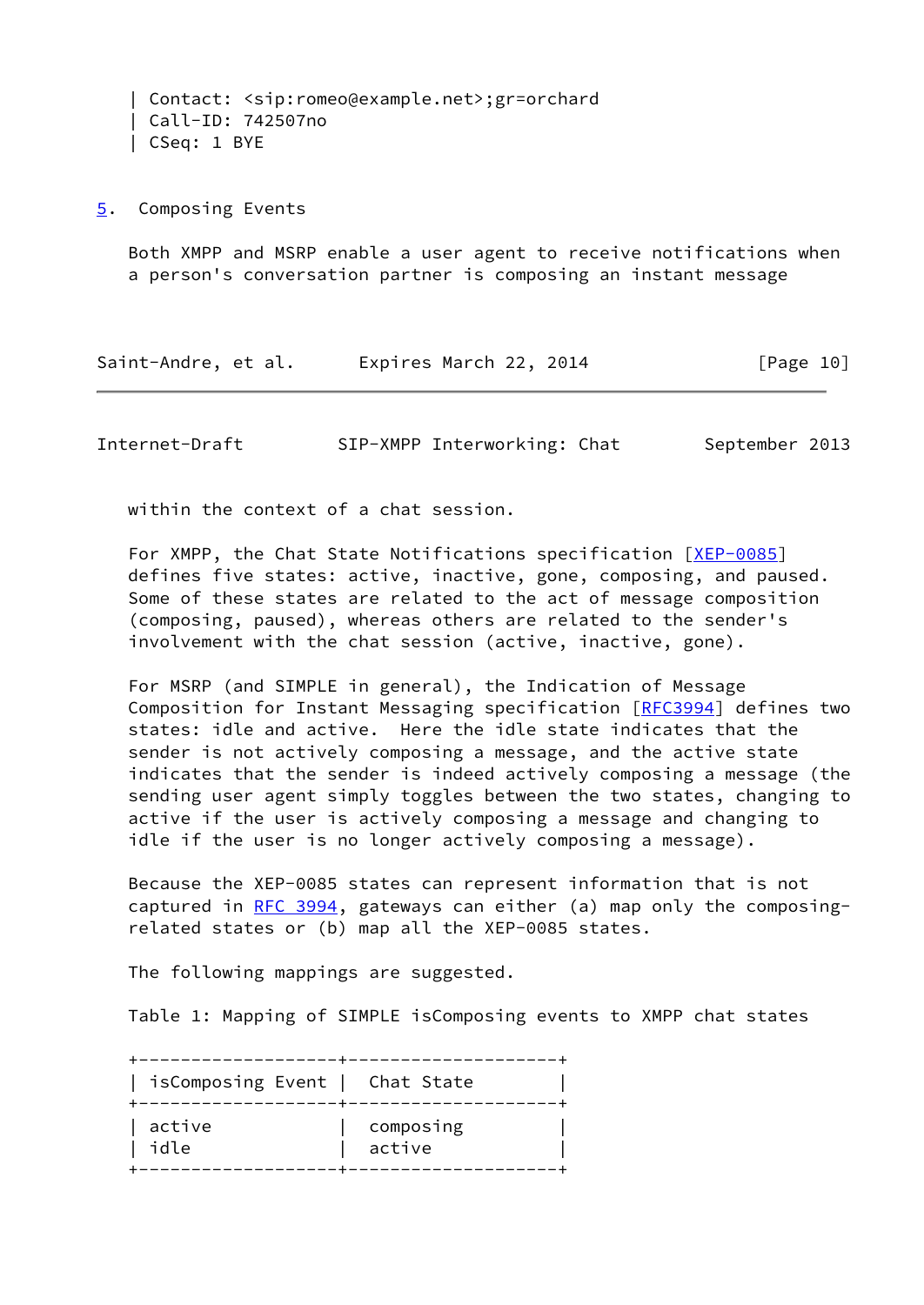Table 2: Mapping of XMPP chat states to SIMPLE isComposing events

| Chat State | isComposing Event |
|------------|-------------------|
| active     | idle              |
| inactive   | idle              |
| gone       | [none, see note]  |
| composing  | active            |
| paused     | idle              |

 Note: Although there is no mapping for the "gone" chat state, receipt of the "gone" state can be used as a trigger for terminating the formal chat session within MSRP.

| Saint-Andre, et al. | Expires March 22, 2014 | [Page 11] |
|---------------------|------------------------|-----------|
|---------------------|------------------------|-----------|

<span id="page-12-1"></span>Internet-Draft SIP-XMPP Interworking: Chat September 2013

## <span id="page-12-0"></span>[6](#page-12-0). Delivery Reports

 Both XMPP and MSRP enable a user agent to receive notifications when a message has been received by the intended recipient.

For XMPP, the Message Receipts specification [\[XEP-0184](#page-15-3)] defines a method and XML namespace for requesting and returning indications that a message has been received by a client controlled by the intended recipient.

 For MSRP, a native reporting feature is included, in the form of report chunks (see Sections  $7.1.2$  and  $7.1.3$  of  $[REC4975]$ ).

Examples follow.

 First, the XMPP user sends a message containing a request for delivery notification.

Example: Juliet sends a message with a receipt request

```
 | <message from='juliet@example.com'
            | id='87652491'
            | to='romeo@example.net'
            | type='chat'>
     | <thread>711609sa</thread>
```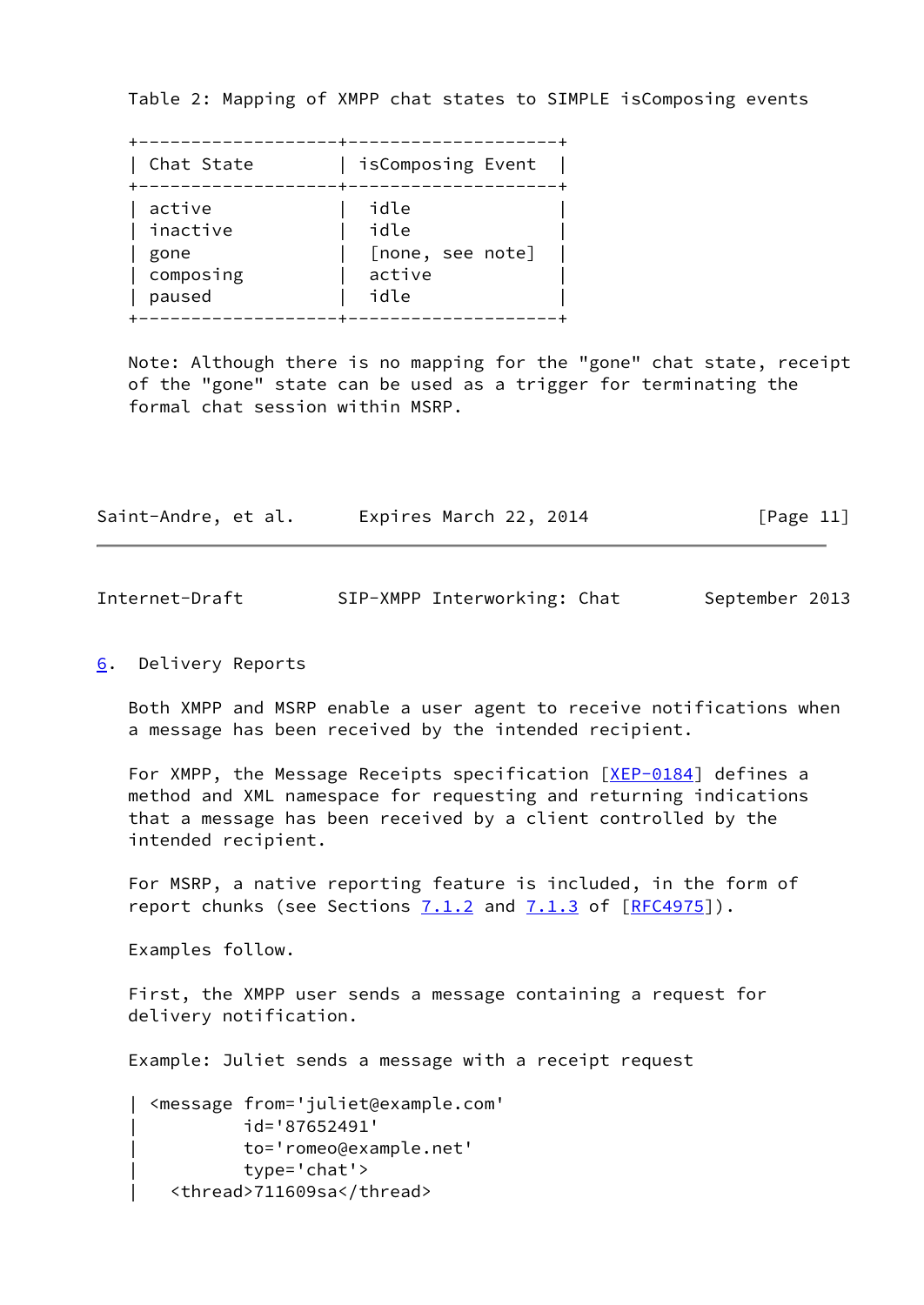```
 | <body>What man art thou ...?</body>
        | <request xmlns='urn:xmpp:receipts'/>
    | </message>
    Example: Gateway transforms XMPP message to MSRP
    | MSRP a786hjs2 SEND
    | To-Path: msrp://s2x.example.net:7313/jshA7weztas;tcp
    | From-Path: msrp://x2s.example.com:8763/lkjh37s2s20w2a;tcp
    | Message-ID: 87652491
    | Byte-Range: 1-25/25
    | Success-Report: yes
    | Failure-Report: no
    | Content-Type: text/plain
 |
    | What man art thou ...?
    | -------a786hjs2$
    Next, the recipient returns a report.
Saint-Andre, et al. Expires March 22, 2014 [Page 12]
Internet-Draft SIP-XMPP Interworking: Chat September 2013
    Example: Recipient returns receipt
    | MSRP hx74g336 REPORT
    | To-Path: msrp://x2s.example.com:8763/lkjh37s2s20w2a;tcp
    | From-Path: msrp://s2x.example.net:7313/jshA7weztas;tcp
    | Message-ID: 87652491
    | Byte-Range: 1-106/106
    | Status: 000 200 OK
   | ----hx74g336$
    Example: Transformed message receipt
    | <message from='romeo@example.net'
               | id='87652491'
              | to='juliet@example.com'>
       | <received xmlns='urn:xmpp:receipts' id='87652491'/>
     | </message>
```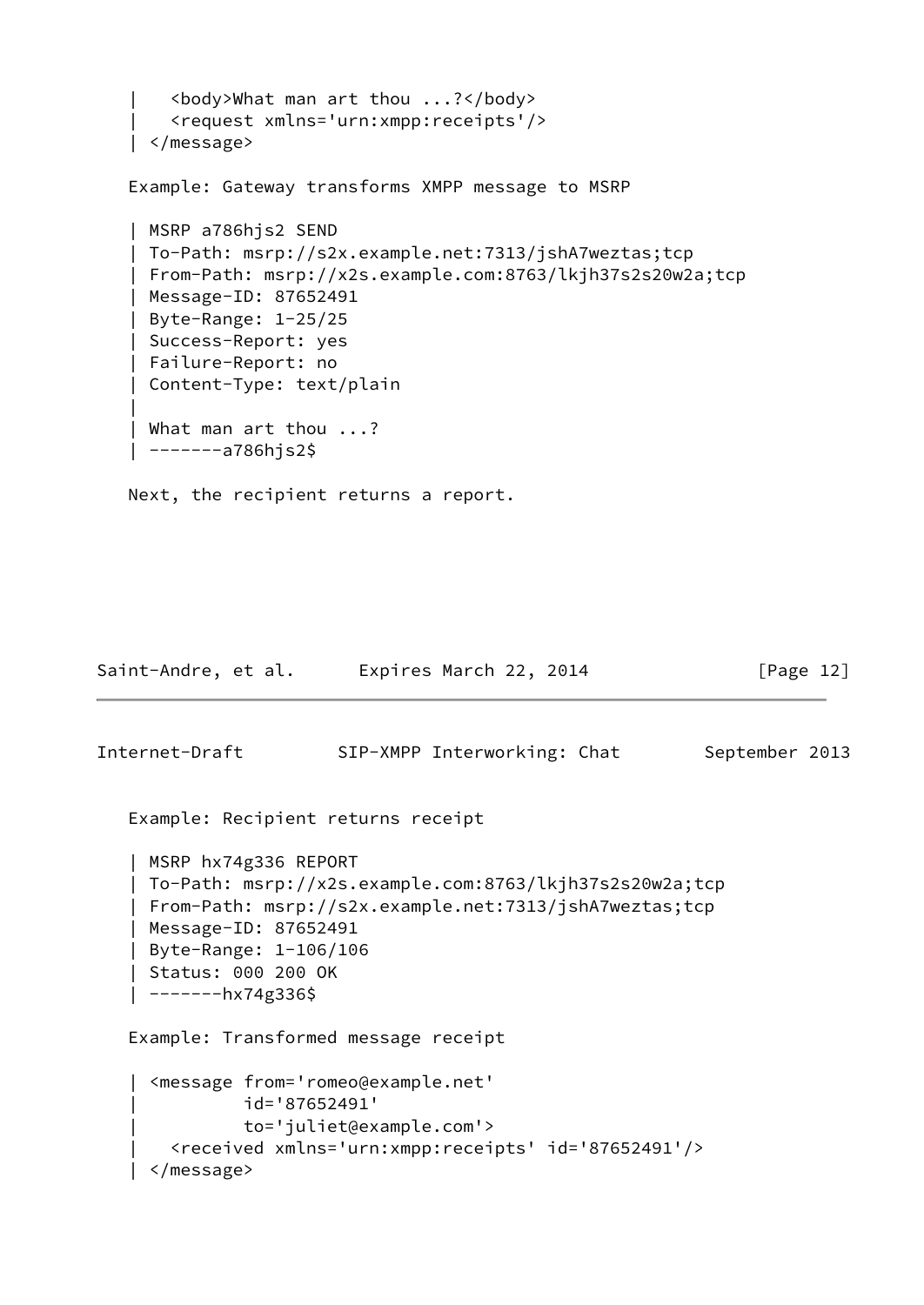## <span id="page-14-0"></span>[7](#page-14-0). IANA Considerations

This document requests no actions of IANA.

## <span id="page-14-1"></span>[8](#page-14-1). Security Considerations

 Detailed security considerations for instant messaging protocols are given in [\[RFC2779](https://datatracker.ietf.org/doc/pdf/rfc2779)], for SIP-based instant messaging in [\[RFC3428](https://datatracker.ietf.org/doc/pdf/rfc3428)] (see also [\[RFC3261](https://datatracker.ietf.org/doc/pdf/rfc3261)]), and for XMPP-based instant messaging in [\[RFC6121](https://datatracker.ietf.org/doc/pdf/rfc6121)] (see also [[RFC6120](https://datatracker.ietf.org/doc/pdf/rfc6120)]).

 This document specifies methods for exchanging instant messages through a gateway that translates between SIP and XMPP. Such a gateway MUST be compliant with the minimum security requirements of the instant messaging protocols for which it translates (i.e., SIP and XMPP). The addition of gateways to the security model of instant messaging specified in [\[RFC2779](https://datatracker.ietf.org/doc/pdf/rfc2779)] introduces some new risks. In particular, end-to-end security properties (especially confidentiality and integrity) between instant messaging user agents that interface through a SIMPLE-XMPP gateway can be provided only if common formats are supported. Specification of those common formats is out of scope for this document, although it is recommended to use [\[RFC3862](https://datatracker.ietf.org/doc/pdf/rfc3862)] for instant messages.

<span id="page-14-2"></span>[9](#page-14-2). References

Saint-Andre, et al. Expires March 22, 2014 [Page 13]

<span id="page-14-3"></span>Internet-Draft SIP-XMPP Interworking: Chat September 2013

<span id="page-14-4"></span>[9.1](#page-14-4). Normative References

<span id="page-14-5"></span> [I-D.ietf-stox-core] Saint-Andre, P., Houri, A., and J. Hildebrand, "Interworking between the Session Initiation Protocol (SIP) and the Extensible Messaging and Presence Protocol (XMPP): Core", [draft-ietf-stox-core-04](https://datatracker.ietf.org/doc/pdf/draft-ietf-stox-core-04) (work in progress), July 2013.

 [RFC2119] Bradner, S., "Key words for use in RFCs to Indicate Requirement Levels", [BCP 14](https://datatracker.ietf.org/doc/pdf/bcp14), [RFC 2119](https://datatracker.ietf.org/doc/pdf/rfc2119), March 1997.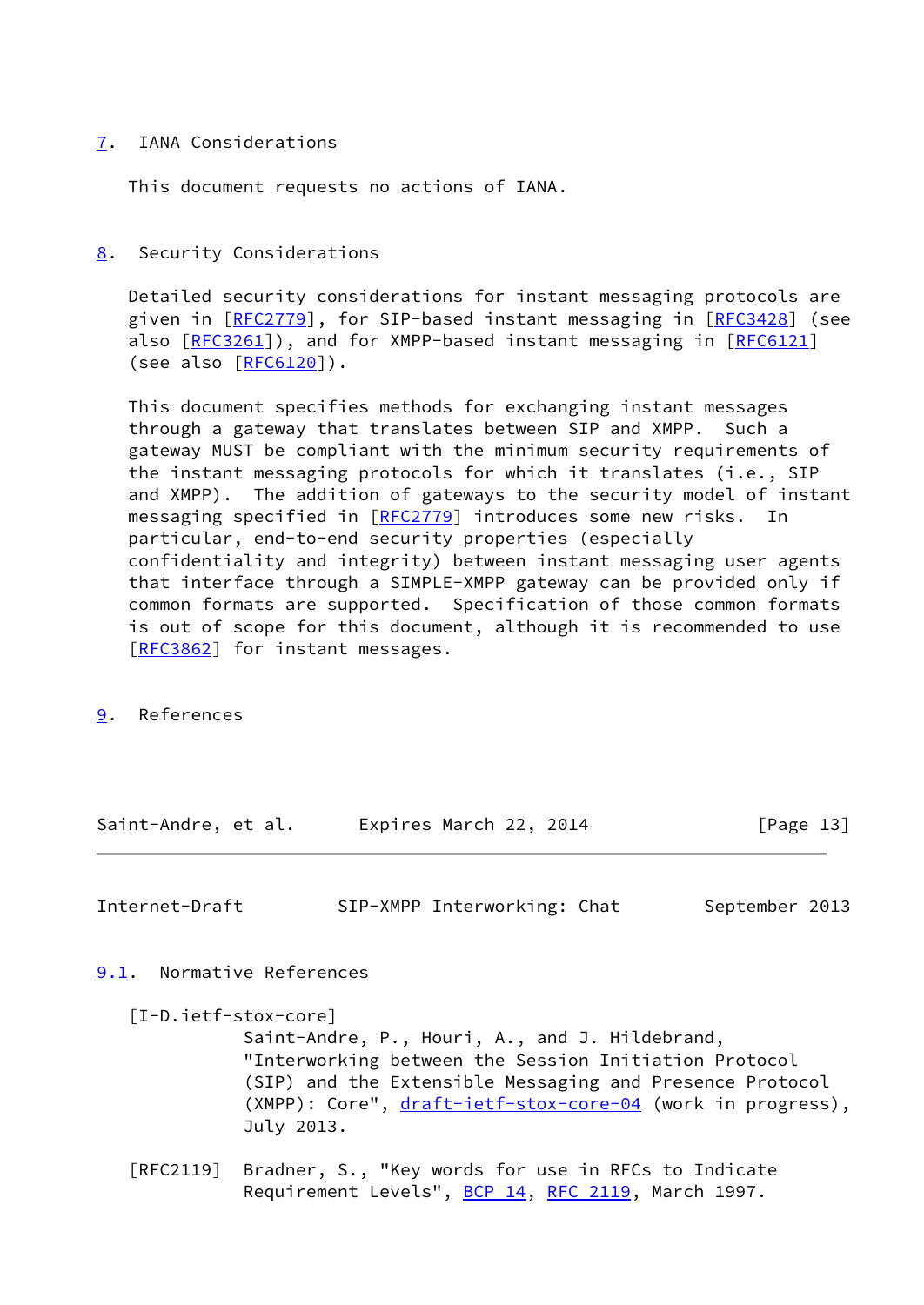- [RFC3261] Rosenberg, J., Schulzrinne, H., Camarillo, G., Johnston, A., Peterson, J., Sparks, R., Handley, M., and E. Schooler, "SIP: Session Initiation Protocol", [RFC 3261](https://datatracker.ietf.org/doc/pdf/rfc3261), June 2002.
- [RFC3862] Klyne, G. and D. Atkins, "Common Presence and Instant Messaging (CPIM): Message Format", [RFC 3862](https://datatracker.ietf.org/doc/pdf/rfc3862), August 2004.
- [RFC3994] Schulzrinne, H., "Indication of Message Composition for Instant Messaging", [RFC 3994,](https://datatracker.ietf.org/doc/pdf/rfc3994) January 2005.
- [RFC4975] Campbell, B., Mahy, R., and C. Jennings, "The Message Session Relay Protocol (MSRP)", [RFC 4975,](https://datatracker.ietf.org/doc/pdf/rfc4975) September 2007.
- [RFC6120] Saint-Andre, P., "Extensible Messaging and Presence Protocol (XMPP): Core", [RFC 6120,](https://datatracker.ietf.org/doc/pdf/rfc6120) March 2011.
- [RFC6121] Saint-Andre, P., "Extensible Messaging and Presence Protocol (XMPP): Instant Messaging and Presence", [RFC 6121,](https://datatracker.ietf.org/doc/pdf/rfc6121) March 2011.

#### <span id="page-15-2"></span>[XEP-0085]

 Saint-Andre, P. and D. Smith, "Chat State Notifications", XSF XEP 0085, September 2009.

<span id="page-15-3"></span>[XEP-0184]

 Saint-Andre, P. and J. Hildebrand, "Message Delivery Receipts", XSF XEP 0184, March 2011.

<span id="page-15-0"></span>[9.2](#page-15-0). Informative References

- [RFC2779] Day, M., Aggarwal, S., and J. Vincent, "Instant Messaging / Presence Protocol Requirements", [RFC 2779](https://datatracker.ietf.org/doc/pdf/rfc2779), February 2000.
- [RFC3428] Campbell, B., Rosenberg, J., Schulzrinne, H., Huitema, C.,

| Saint-Andre, et al. | Expires March 22, 2014 | [Page 14] |
|---------------------|------------------------|-----------|
|---------------------|------------------------|-----------|

<span id="page-15-1"></span>Internet-Draft SIP-XMPP Interworking: Chat September 2013

 and D. Gurle, "Session Initiation Protocol (SIP) Extension for Instant Messaging", [RFC 3428,](https://datatracker.ietf.org/doc/pdf/rfc3428) December 2002.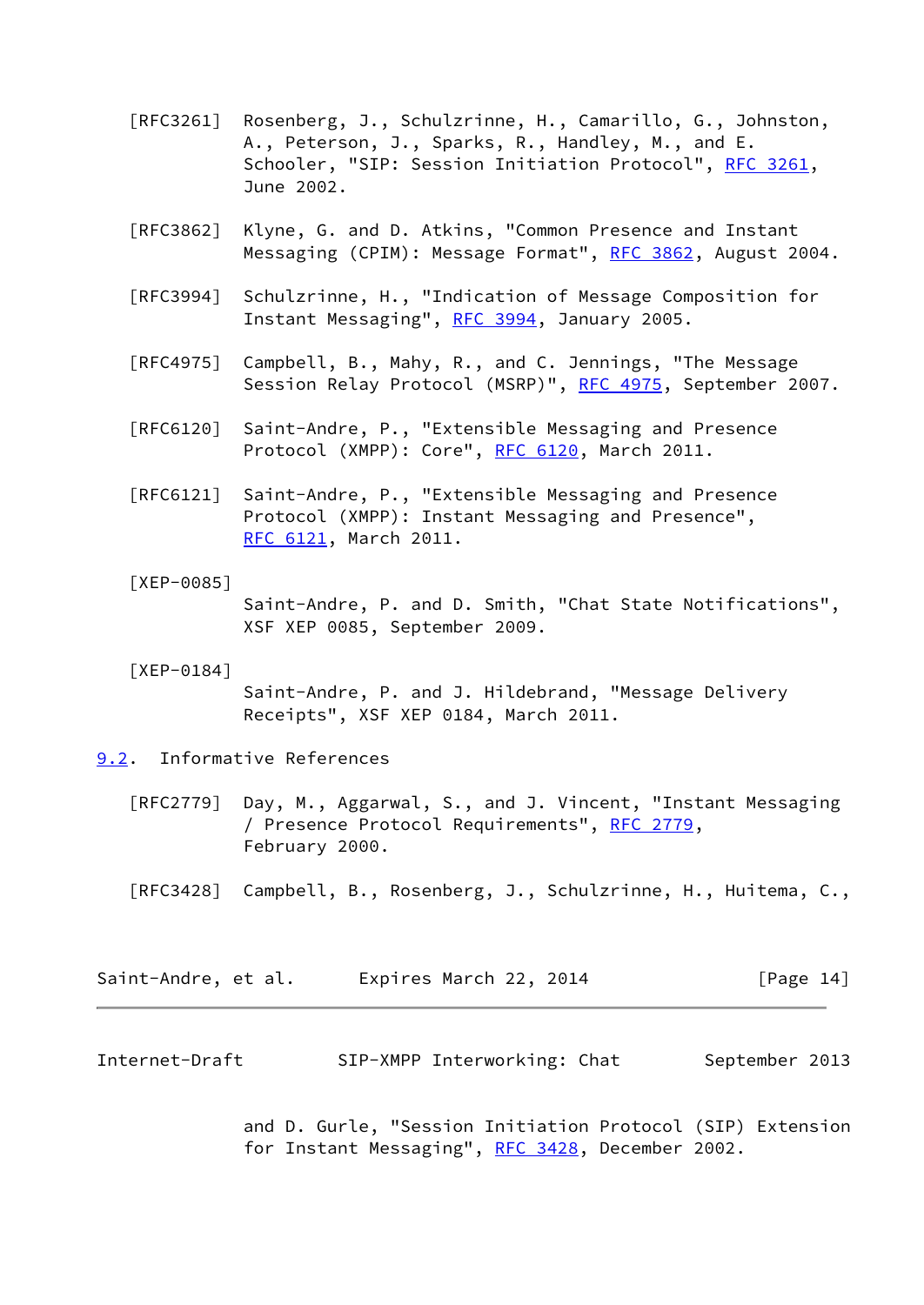# <span id="page-16-0"></span>[Appendix A.](#page-16-0) Acknowledgements

Some text in this document was borrowed from  $[I-D.iett-stox-core]$ .

 Thanks to Adrian Georgescu, Saul Ibarra, and Tory Patnoe for their feedback.

Authors' Addresses

 Peter Saint-Andre Cisco Systems, Inc. 1899 Wynkoop Street, Suite 600 Denver, CO 80202 USA

 Phone: +1-303-308-3282 Email: psaintan@cisco.com

 Salvatore Loreto Ericsson Hirsalantie 11 Jorvas 02420 Finland

Email: Salvatore.Loreto@ericsson.com

 Eddy Gavita Ericsson Decarie Boulevard Town of Mount Royal, Quebec Canada

Email: eddy.gavita@ericsson.com

Saint-Andre, et al. Expires March 22, 2014 [Page 15]